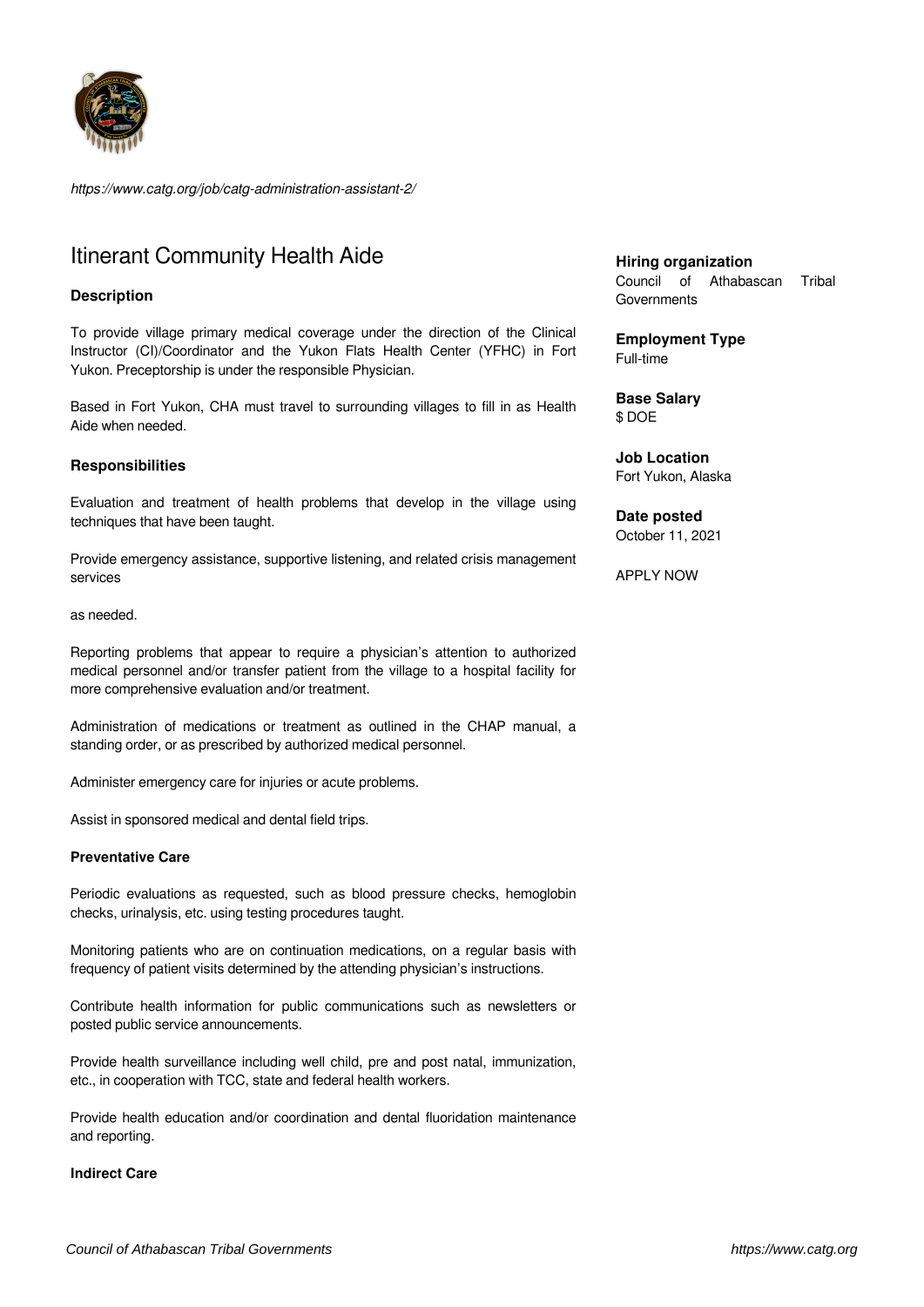Maintain medical records and reports.

Maintain medicine and medical supply stock.

Monitor clinic facility status and maintenance advising village council as needed.

Maintain medical supply and pharmaceutical inventory necessary for the provision of care.

## **Skills**

Knowledge of customer service concepts and practices. Knowledge of communication skills, both oral and written to interact with patients and families.

Skill in assessing and prioritizing multiple requests by patients, families, and team members. Skill in evaluating health problems, and making recommendations based on observations.

Skill in observing patients and taking appropriate action as needed.

Skill in establishing and maintaining cooperative working relationships with other employees.

#### **Qualifications**

# **MINIMUM EDUCATION/ TRAINING QUALIFICATION**

High School diploma or GED equivalency. Must be a Community Health Aide III.

# **MINIMUM EXPERIENCE QUALIFICATION**

Non-Supervisory-performing general duties similar to those in this description. An equivalent combination and/or training may be substituted for experience.

Experience and interest in village health care or related activities preferred.

#### **ADDITIONAL REQUIREMENTS**

Minimum 18 years of age

Must be interested and willing to attend training to develop and improve skills on a continuing basis.

### **PREFERRED QUALIFICATION**

Ability to communicate in Native language is preferred but not required

# **MINIMUM PHYSICAL REQUIREMENTS**

Physical demands include: walking, standing, pushing, bending and lifting to help patients to and from vehicles, wheelchairs, stretchers, etc., and moving equipment and medical supplies.

The work environment includes: common exposure to contagious disease, some degree of risk in working with emotionally disturbed individuals, occasional duties at the scene of major trauma/accident and transport of patient.